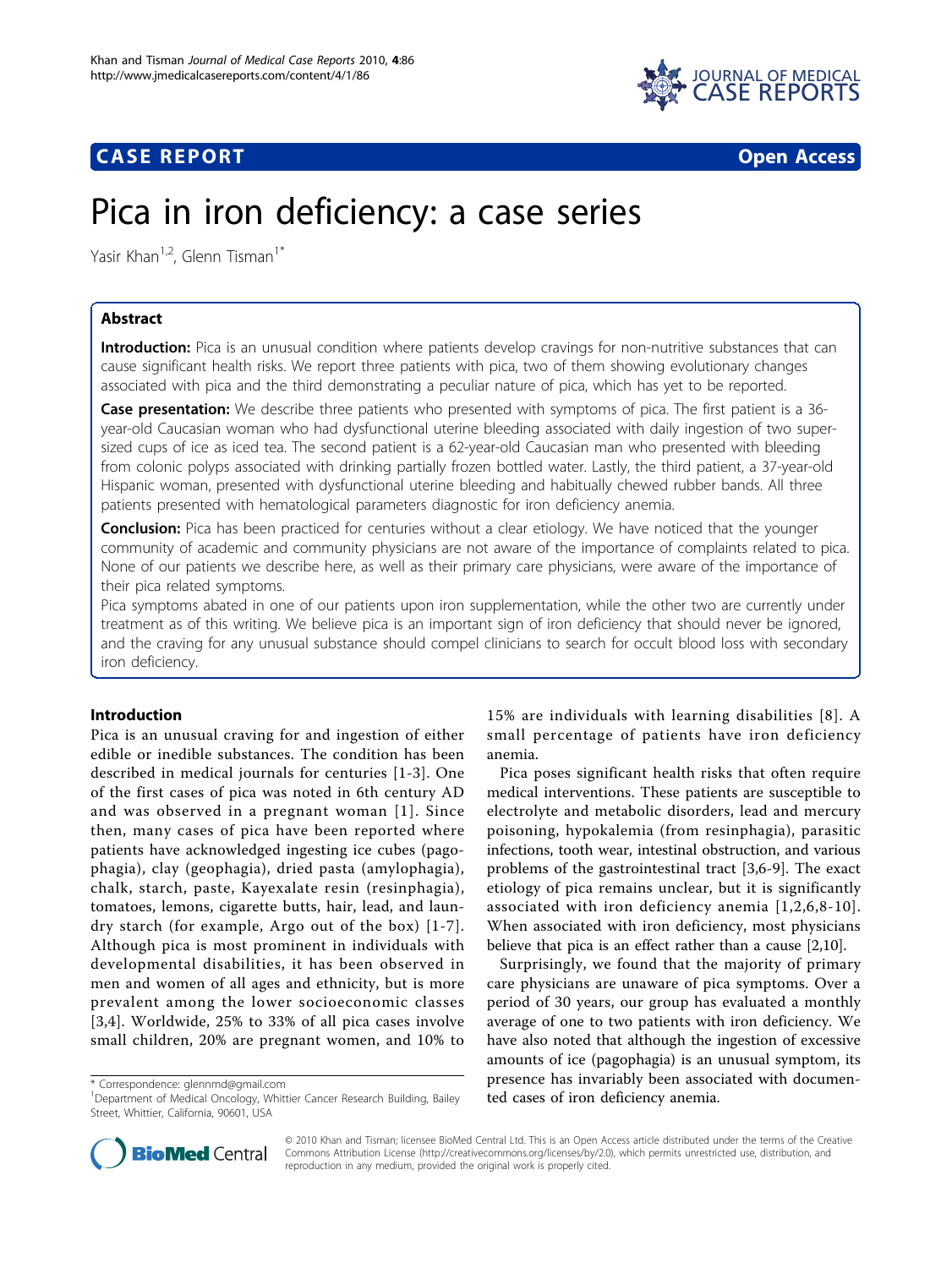Here we present three patients who demonstrated subtle changes in pica associated with iron deficiency. We believe that this was due to advances in technology and changing cultural customs. Each patient fully meets the criteria for pica from Diagnostic and Statistical Manual of Mental Disorders [[5](#page-2-0)] and suffered from severe iron deficiency anemia.

#### Case presentation

Our first patient is a 36-year-old Caucasian woman with dysfunctional uterine bleeding. She has experienced unusually heavy periods of bleeding for 12 months prior to her presentation to our medical facility. Her heavy bleeding required approximately two boxes of tampons for every month of her menstrual cycle. Her hemoglobin level was 10.2 g/dl, mean corpuscular volume (MCV) was 68 fl and serum ferritin was 8 ng/ml. Her peripheral blood smear revealed poikilo and microcytosis. When asked about ice-cube eating, she stated that she drank and sucked ice cubes from at least two super-sized McDonald's cups filled with ice on a daily basis. The ice was part of a super-sized tea.

Our second patient is a 62-year-old Caucasian man who presented with bleeding from colonic polyps. His hemoglobin level was 8 g/dl and his serum ferritin was 11 ng/ml. His Wright-Giemsa-stained peripheral blood smears revealed anisocytosis with microcytosis, which was characteristic of iron deficiency. He claimed to drinking extremely cold water. He would place his bottled water in the freezer so that it would form an adherent patch of ice that encompassed the container, thus reducing its temperature. He would drink his iced water from three to four of these containers daily, but he denied eating ice cubes. He underwent colonoscopic polypectomy and iron replacement therapy. His craving for cold bottled water abated within two months of therapy.

Our third patient is a 37-year-old Hispanic woman with dysfunctional uterine bleeding for approximately one year. Her hemoglobin level was 7 g/dl, MCV was 64 fl and serum ferritin was 4 ng/ml. Her peripheral blood smear revealed anisocytosis and poikilocytosis with microcytosis. This patient had been chewing rubber bands for at least six months prior to dilation and curettage. When asked to be specific, she stated that she would chew three or four thin, preferably cream-colored rubber bands continuously throughout the day. We were surprised to see that she brought her favorite rubber bands to the hospital so she could resume chewing after she had awakened from anesthesia.

#### **Discussion**

Although observed since antiquity, pica remains a mysterious and fascinating occurrence. It seems to be strongly associated with iron deficiency anemia, and in the majority of cases the unusual eating and chewing behavior disappears upon iron supplementation [[1,6,10,11\]](#page-2-0). Several hypotheses exist about why iron deficiency causes pica, including physiological mechanisms; however, there is no single agreed upon explanation [[1,4\]](#page-2-0). Pica has been linked to factors of age, gender, religion, culture, nutritional deficiency, stress, and mental development [[4\]](#page-2-0). When associated with iron deficiency, it is believed to be a symptom of the deficiency rather than its cause [[2,10](#page-2-0)]. Occasionally, pica practices cause other nutritional deficiencies such as hypokalemia (clay and Kayexalate ingestion [[8,12\]](#page-2-0)).

We present these cases because they represent subtle changes in the classical symptom complexes of pica. This may probably be the result of advances in technology and changes in culture. When initially described, pagophagia was defined as the excessive ingestion of ice cubes from ice trays and the ingestion of ice scraped from the wall of the freezer [[1\]](#page-2-0). With the advent of ice cube makers and auto defrosters, the presentation of pagophagia has changed in a subtle manner as described in two of our patients. Now we observe a subtler ingestion and/or sucking of ice cubes from large super-sized McDonald's-like cups and from the use of popular bottled water containers that have been frozen. Moreover, the third patient we describe is the first report of rubber band chewing as a manifestation of iron deficiency anemia. Recently, Hackworth and Williams presented three cases where patients with sickle cell anemia readily ingested foam rubber, and Kushner et al. presented two cases where patients developed pagophagia after gastric bypass surgery [\[2,5](#page-2-0)].

Since iron deficiency may cause glossal pain, it has been proposed that patients with anemia choose to chew ice for its analgesic properties; however, rubber bands and foam do not have any known analgesic properties [[10](#page-2-0)]. There have been several theories explaining the causes of pica. Earlier investigators proposed that pica practices compensated for nutritional deficiencies, such as iron or zinc, but this idea was discarded as ice, rubber, foam and several other items, consumed by those who practice pica, do not have any known nutritional value. Other theories suggest possible psychosocial problems, family stress, obsessive-compulsive disorders, or merely the enjoyment of taste and texture (the crunch of Argo starch out of the box or of clay cookies) of the item being consumed [\[12](#page-2-0)].

Interestingly, pica is practiced when a patient is least supervised. Patients are also secretive of their pica habits and are often reluctant to mention it. Pica symptoms will thus go unnoticed unless the physician specifically addresses them [[2](#page-2-0),[13,14\]](#page-2-0). All three of our patients, as well as their primary care physicians and academic